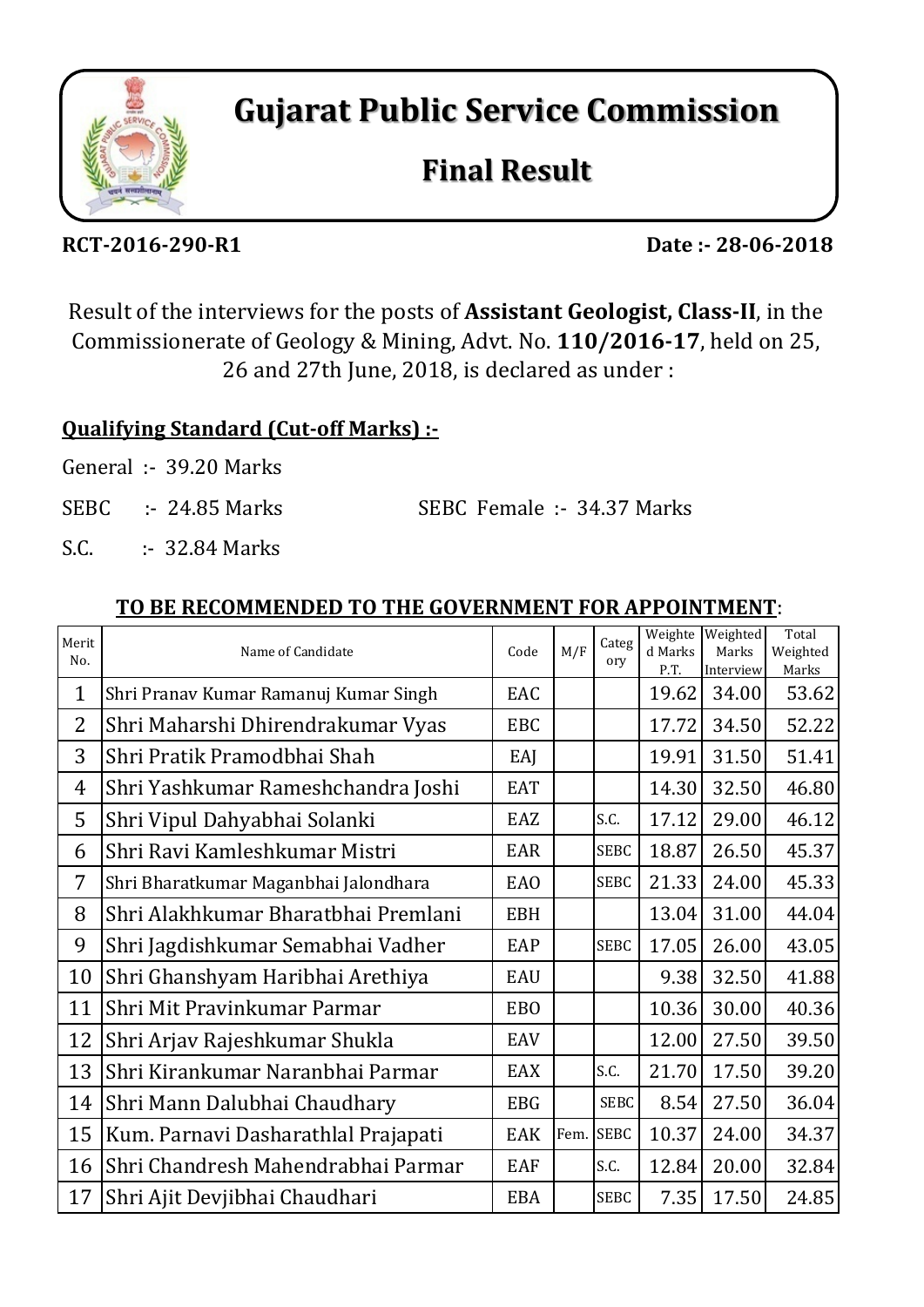## **To be kept on waiting list for Geneal Category** :

| Sr. No.       | Name of Candidate                    | Code       | M/F | Categ<br>orv |         | Weighte Weighted | Total    |
|---------------|--------------------------------------|------------|-----|--------------|---------|------------------|----------|
|               |                                      |            |     |              | d Marks | Marks            | Weighted |
|               |                                      |            |     |              | P.T.    | Interview        | Marks    |
|               | Shri Pradhuman Jaswant Singh Chouhan | <b>EAW</b> |     |              | 12.93   | 25.00            | 37.93    |
| $\mathcal{P}$ | Shri Yogesh Kiritkumar Mehta         | EAS        |     |              | 12.57   | 25.00            | 37.57    |
| 3             | Shri Bhaveshkumar Babubhai Korat     | EBL        |     |              | 14.15   | 23.00            | 37.15    |

#### Marks obtained, in Viva-Voce, by the **unsuccessful candidates** are as under :-

|                | Sr. No. Name of Candidate                | Code       | M/F  | Categ<br>ory | Weighte<br>d Marks<br>P.T. | <b>Weighted</b> Total<br>Marks<br><b>Interview Marks</b> | Weighted |
|----------------|------------------------------------------|------------|------|--------------|----------------------------|----------------------------------------------------------|----------|
| $\mathbf{1}$   | Shri Komal Sukai Lodhi                   | EAM        |      |              | 9.05                       | 17.50                                                    | 26.55    |
| 2              | Shri Narayan Bhagvandeen Shukla          | EAD        |      |              | 10.41                      | 10.00                                                    | 20.41    |
| 3              | Shri Anon Linious Pelmore                | EAG        |      |              | 8.85                       | 7.50                                                     | 16.35    |
| $\overline{4}$ | Shri Gangesh Mor Mukut Upadhyay          | EAI        |      |              | 10.27                      | 24.50                                                    | 34.77    |
| 5              | Kum. Madhuri Vasant Dalvi                | EAB        | Fem. |              | 7.04                       | 26.50                                                    | 33.54    |
| 6              | Shri Devendra Rajendra Singh             | EAL        |      |              | 12.93                      | 22.50                                                    | 35.43    |
| 7              | Kum. Rimjhim Gajendra Singh              | <b>EBB</b> | Fem. |              | 8.04                       | 25.00                                                    | 33.04    |
| 8              | Shri Samir Salim Rayma                   | EAY        |      |              | 11.18                      | 23.50                                                    | 34.68    |
| 9              | Smt. Kiranben Chetankumar Suthar         | EAQ        | Fem. |              | 7.19                       | 12.50                                                    | 19.69    |
| 10             | Shri Dhaval Nalinbhai Parikh             | <b>EBN</b> |      |              | 9.90                       | 19.00                                                    | 28.90    |
| 11             | Shri Rutvik Bimal Vaishnav               | <b>EBD</b> |      |              | 15.88                      | 16.00                                                    | 31.88    |
| 12             | Shri Anil Kumar Ojha Nagle               | <b>EBE</b> |      |              | 8.68                       | 13.50                                                    | 22.18    |
| 13             | Shri Umangkumar Harendrabhai Oza         | <b>EBM</b> |      |              | 14.54                      | 22.50                                                    | 37.04    |
| 14             | Shri Shailendra Singh Dayal Singh Parmar | <b>EBF</b> |      |              | 8.13                       | 27.50                                                    | 35.63    |
| 15             | Kum. Manisha Mahendra Prasad Kesarwani   | EBI        | Fem. |              | 13.13                      | 13.00                                                    | 26.13    |
| 16             | Kum. Bandana Rooplal Bunkar              | EBJ        | Fem. |              | 8.34                       | 26.50                                                    | 34.84    |

#### **Note :-**

- (1) The SEBC Category candidates at Merit Nos. 06, 07 and 09 and S.C. Category Candidates at Merit Nos. 5 and 13 are to be recommended for appointment on unreserved posts as per Government circular, GAD No. PVS-1099-MM-13-G4 dated 29-1-2000 and PVS-2010-03-900-G4, dated 23/07/2004, as they have not availed any relaxation.
- (2) 01 post of SEBC remained vacant as no suitable candidate was available and 03 posts of S.T. category remained vacant as no candidates were available for the interviews.